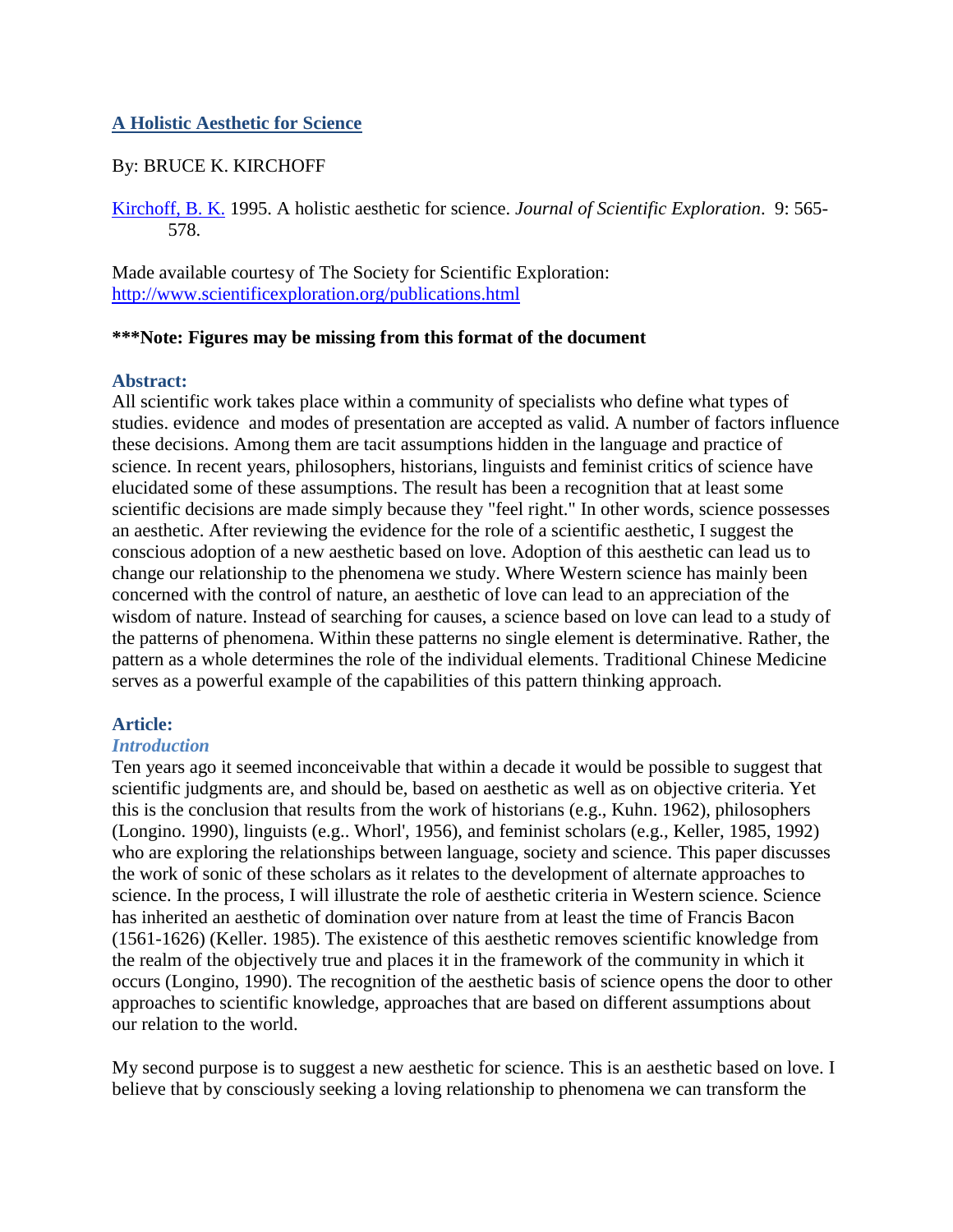way, we do science. An aesthetic based on love can be the basis for a methodology that respects the integrity of nature, i.e. a methodology that sees the context of a phenomenon as being as important as the phenomenon itself. Respect for the context has important consequences for how science is done.

#### *Epistemology*

I will begin with a brief synopsis of an epistemology I have found helpful in understanding the concept of objectivity (Steiner. 1886/1968). I have chosen this starting point because Steiner takes a radical approach to knowledge: an approach that can explain both how knowledge of the world is possible and how different scientific communities can productively view the world in different ways. For instance, Steiner's epistemology can help explain how both Western and Traditional Chinese Medicine (TCM) are effective, even though the philosophies that underlay them are fundamentally different.

Steiner's epistemology is monistic. It conceives of the totality of the world as a unity, but a unity that is apprehended by human beings in a dualistic way. From one side we approach the world through our percepts: pure sensations devoid of meaning. From the other our thinking produces (or perhaps more correctly apprehends) concepts that give meaning to the sensations. Sensation and concept belong together in a unity that is prior to our perception of it.

According to Steiner, our nature as thinking beings both gives meaning to and separates us from the world. Through thinking we generate the meanings we attach to the events of our experience. Meaning springs from our activity as thinking beings. I return to this point below. But thinking has another function. Through thinking we become aware of our ego, our nature as beings who are distinct from the rest of the world. Through thinking we experience ourselves as distinct from the other phenomena of our experience. In this process we differentiate ourselves from the rest of the world and create the conditions under which the world appears to us as a duality. If we could apprehend sensations and concepts together, so that we immediately and intuitively knew the concept(s) to associate with a given sensation, we would experience the world as a unity. When we were presented with the sensorial attributes of some object we would also immediately know the concept(s) that corresponds to that object. We would not have to exert our thinking activity in order to unite concept and percept. We would always immediately know the concept(s) to apply to an object. Many of the difficulties I discuss below have their roots in this dualistic way the world appears to us (Steiner 1886/1968).

An excellent example of the sensorial side of reality, devoid of meaning, is given by Dillard (I 974) who cites von Senden's (1960) work on the restoration of sight to people born blind. Von Senden (1960) collected accounts of operations to restore sight to people blind since birth with cataracts.

For the newly sighted, vision is pure sensation unencumbered by meaning: The girl went through the experience that we all go through and forget, the moment we are born' She saw, but it did not mean anything but a lot of different kinds of brightness." Again, "I asked the patient what he could see; he answered that he saw an extensive field of light, in which everything appeared dull, confused, and in motion. He could not distinguish objects' Another patient saw "nothing but a confusion of forms and colors'" When a newly sighted girl saw photographs and paintings, she asked. "'Why do they put those dark marks all over them'' 'Those aren' t marks.' her mother explained, 'those are shadows. That is one of the ways the eye knows that things have shape. If it were not for shadows many things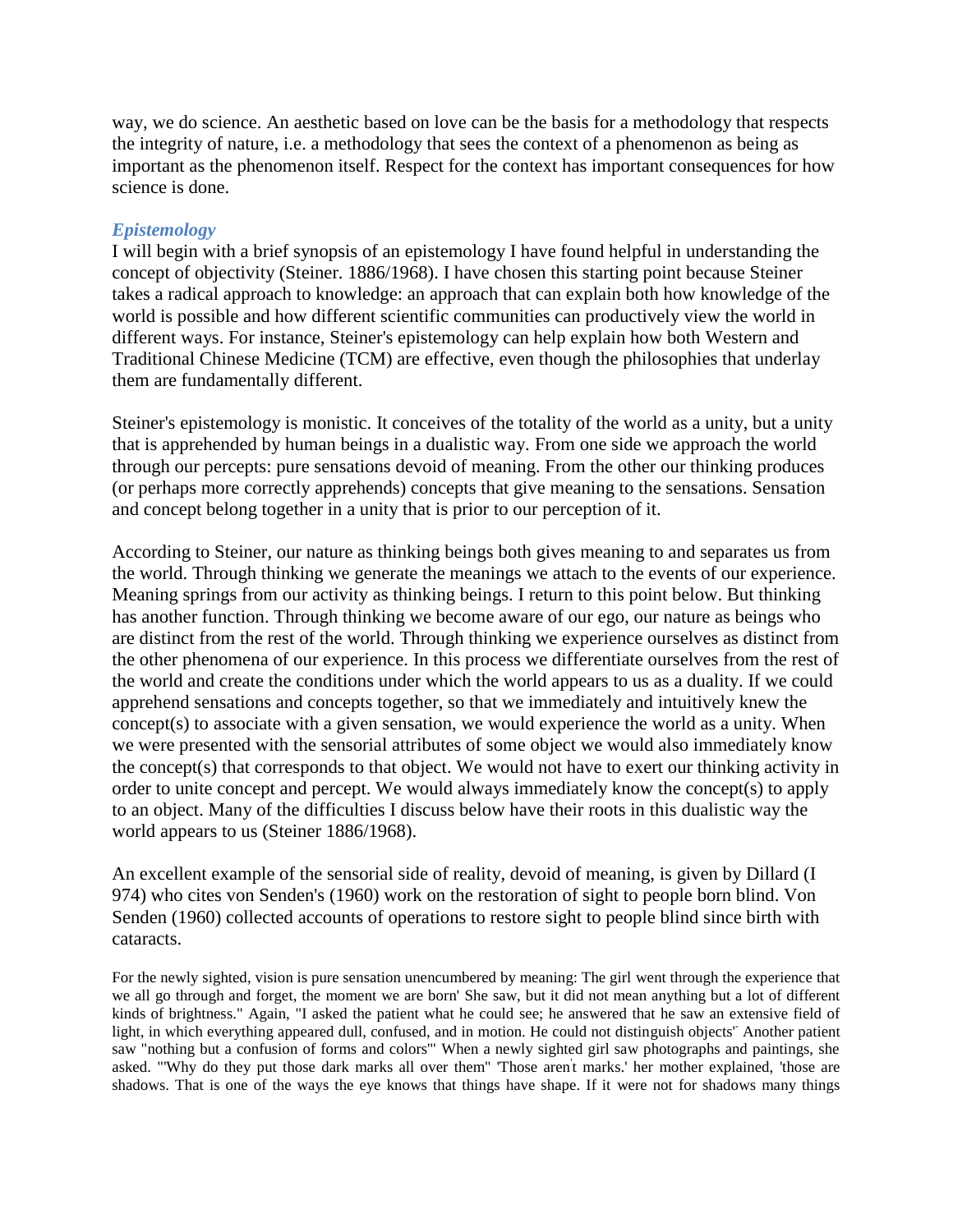would look flat" 'Well, that's how things do look,' Joan answered. 'Everything looks flat with dark patches.<sup>-</sup> (Dillard 1974. p. 26)

There is no meaning in pure sensation' Where then does meaning arise? It cannot be from the sensations themselves. They are devoid of significance, as the above example shows. Meaning exists in the concepts we unite with the sensations via thinking. Through thinking we reunite concept and sensation into the whole that was shattered by our organization. The concept/sensation whole is the primary reality according to Steiner. It exists prior to our grasp of it. In sensation we are exposed to one side of this whole. Thinking gives us the other side. We reunite concept and sensation through thinking.

Difficulties often arise because of this two-fold way in which we apprehend the whole. Because we must exert ourselves to grasp the whole it is easy to believe that we create it, to believe that the world of our experience is merely a product of our creation. According to Steiner, this is a mistake. The world is a preexisting whole that appears to us in a dualistic way because of our organization as thinking beings. The world is a whole that we perceive from two directions. We should not be fooled into thinking that the concept/sensation whole does not exist just because we approach it from two directions instead of apprehending it directly. According to Steiner (1886/1968) the concepts we form of the world are as much a part of the world as are our sensations. Both are intimate parts of a preexisting whole.

## *Linguistic and Cultural Influences on Knowledge*

From these considerations it would be easy to conclude that there is a specific concept that belongs to a given sensation. Truth would then consist in uniting the correct concept with the correct sensation. According to this view it would be possible to know the world "as it is" unencumbered by any personal element (Klocek, 1993). This view maintains that I learn nothing about myself when I connect a particular concept with a sensation, instead, I learn about the "true nature" of the world. I do not believe that this view can be supported. I do indeed learn something about myself by knowing what concepts I connect with a particular percept. Even in identifying an object as a rose 1 learn about myself' At the very least I learn what language I speak and language plays an important role in shaping our relationship to the world' Linguistic critiques of knowledge turn on precisely this point. Philosophers, linguists and feminist scholars have asked the very meaningful question. "How is my relationship to the world influenced by language and culture'?" Here I will leave philosophy and turn to the question of how my concepts of the world are shaped by the language I speak and the culture I inhabit.

The linguist Benjamin Lee Whorf (1956, p. 135) gives examples of how our perceptions and behavior are shaped by language. For some years before studying linguistics Whorf worked as an analyst for a fire insurance company. He compiled statistics on the physical conditions that surrounded the outbreak of fires. He discovered that fires are caused not only by physical factors but also by the meaning that people attach to certain potentially dangerous situations. For instance, people exercise great care around stored gasoline drums as these are perceived to present a high danger of fire' However, around stored empty gasoline drums people are much more careless. By labeling the drums empty, their conception of the drums changes. The visual sensation of the drum remains the same. but what the observer makes of the percept changes' [t changes so much that the observer's behavior changes when he is around empty drums. This is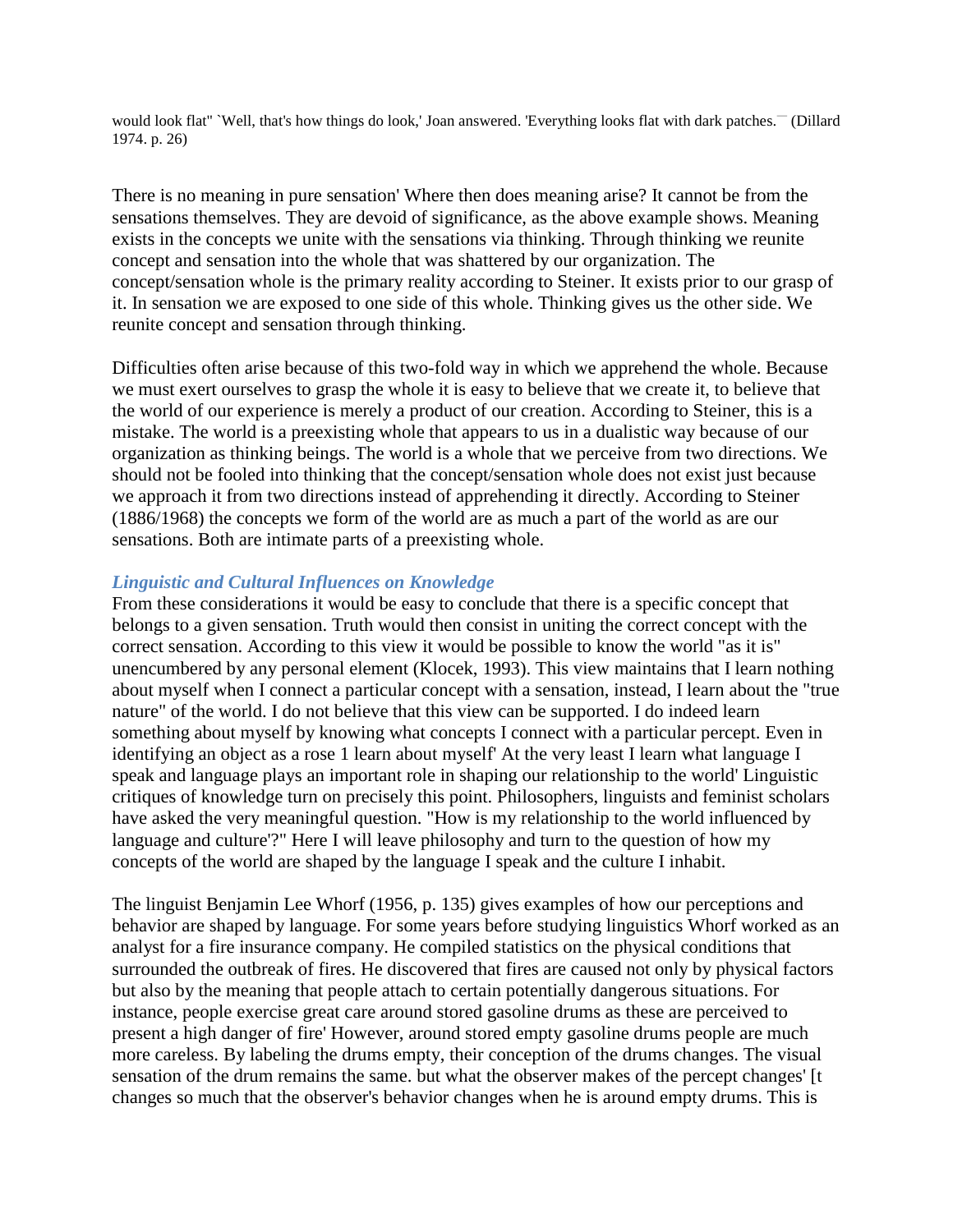despite the fact that the empty drums present a greater danger of fire because of the explosive vapor they contain.

Whorf cites similar examples of the influence of language from his work on the Hopi language (Wharf, 1956). In this research he dealt with a larger framework than in the previous example' He was concerned with how the totality of a person's conceptual world is shaped by the language they speak, not just how the perception of one event is shaped by language. He illuminates the Hopi Indian's conception of the world through a study of their language. After completing an extensive morphological description of the Hopi language. Whorl undertook a comparison between Hopi and Western European languages in order to address the questions ''(1) Are our own concepts of 'time.' 'space,' and 'matter given in substantially the same form by experience to all men, or are they in part conditioned by the structure of particular languages'? (2) Are there traceable affinities between (a) cultural and behavioral norms and (b) large-scale linguistic patterns?" (Whorf, 1956. p. 138). Whorf does not suggest that there is anything as strong as a correlation between language and culture, but he does conclude that language is an important influence on culture' In order to keep this discussion short, I will restrict myself to two of Wharf's examples dealing with the perception of time.

In Western European languages we speak of time as if it had two types of properties: order and quantity (see Jones 1982 for a fuller discussion of these properties). We use these two properties of number to characterize the corresponding aspects of time. The ordering properties of number refer to the characteristics that allow them to be placed in sequential order (32 comes before 33 comes before 34, etc.). These properties are used to describe serial arrangements, not quantity. The quantitative properties of number refer to amount. They deal with how many items there are, not the order in which they occur. We use the quantitative properties of number when we say five apples. twelve trees, etc. In Western European languages we use the quantitative properties of number even when the "things" we are referring to are not "things" at all, but are of a qualitatively different nature. For instance, we refer to five days, two seasons, three years, etc., even though none of these "quantities of time" can be experienced as can five apples' Days, seasons, and years are not physical entities. We do not experience them in groups, yet we use the same linguistic form to express the number of days as we do to express the number of apples. By doing this we give time a spatial aspect. We treat days as if they were spatial entities that can be aggregated into groups.

Whorl calls the process of using language to assign spatial properties to aspects of the world that are non-spatial, objectification. Western European languages make time into an object by speaking of it as if it had spatial properties. Time, can thus be manipulated like other spatial objects. In giving time spatial characteristics we mask our direct experience of time, which Whorl describes as an experience of "becoming later."

The Hopi language does not allow objectification. In Hopi. the quantitative properties of numbers are only used to describe objects, not time. In fact, plurals in general are only used to refer to physical objects. Plurals are never used to refer to units of time. In Hopi. there is no expression equivalent to our "they stayed ten days," The equivalent phrase emphasizes the sequential occurrence of the days: "they left after the tenth day," In Hopi the emphasis is placed on the sequence of the days rather than on the quantity of days' Hopi has nothing that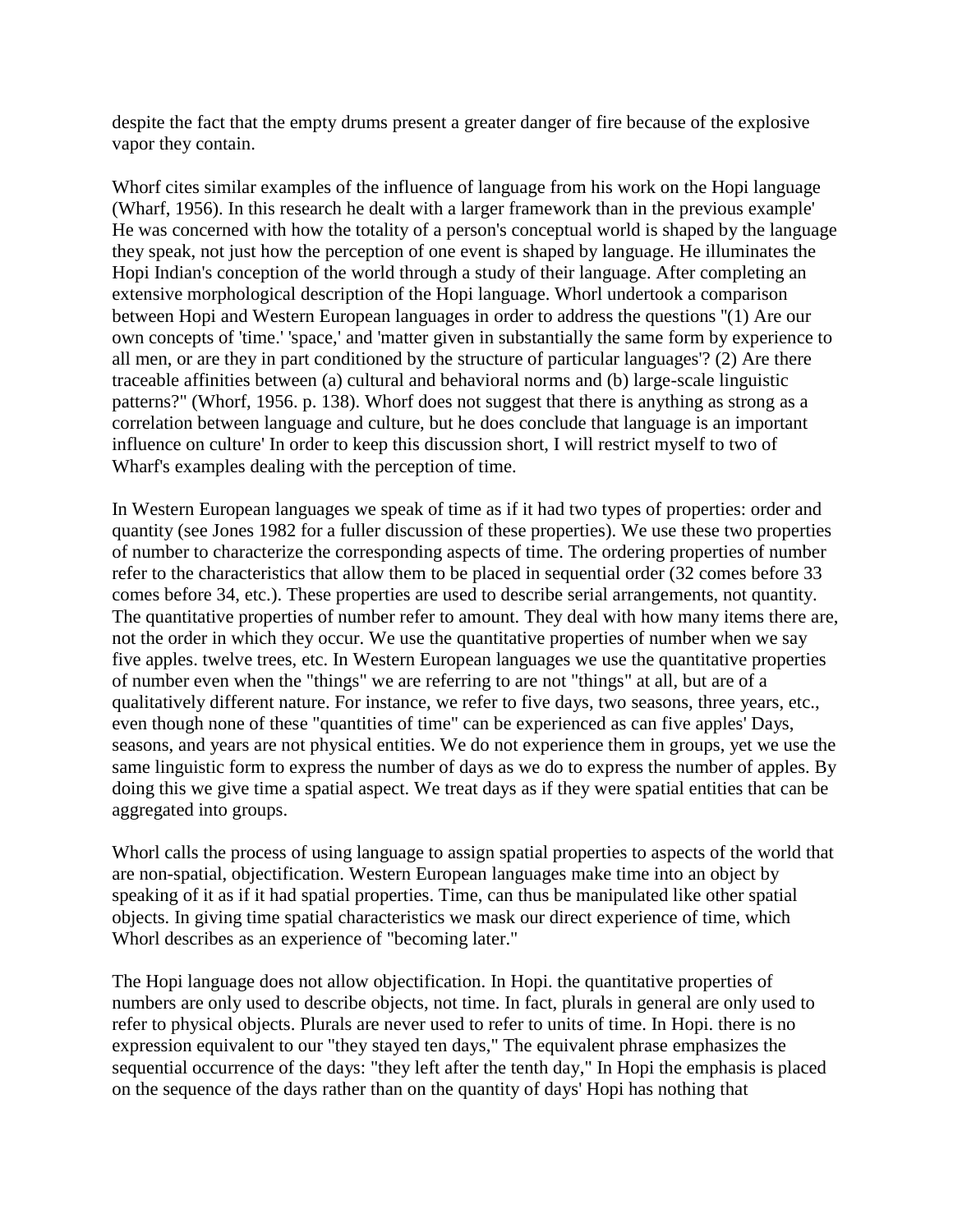corresponds to our "length of time." In its place the Hopi use a linguistic form that allows specification of which of two events occurs before the other.

My second example concerns verb tenses. Whorl claims that the three- tense verb system of Western European languages contributes to our tendency to objectify our experience of time, a tendency that is reinforced by other parts of our language. Three tenses allow us to conceive of an objective past, present and future, rather than to pay attention to our more direct experience of time.

In Hopi, verbs have no tenses' Rather they have what Whorf refers to as validity-forms, modes and aspects' Validity-forms are used when the speaker reports some situation (this corresponds to our past and present tenses) or when he reports that he expects something to happen (our future tense). Thus a report is always personalized. An individual's experience is reported as his experience, not as an objective fact' Modes, the second of Whorf's categories, express the relationship between clauses in a sentence to indicate which of the events occurs later, earlier or if the events are simultaneous. Aspects, the last of the categories, deal with both degrees of duration and different types of tendency during duration. In Western European languages we usually express aspects by using metaphors to spatial qualities. We express degrees of duration by words such as "long," "short," "much," "great," etc., and temporal tendencies by words like "increase," "grow," "come," "fall," etc. Although we do use some non-metaphorical terms to express these aspects, there are few terms available for this purpose ("early," "soon," "very," etc.). Whorf gives an example of how we use spatial terms to express non-spatial situations.

I "grasp" the "thread" of another's argument, but if its "level" is "over my head" my attention may "wander" and "loose touch with the "drift" of it, so that when he "comes" to his "point" we differ "widely, our "views" being indeed so "far apart" that the "things" he says "appear<sup>-</sup> "much" too arbitrary, or even "a lot" of nonsense! (Whorf, 1956, p. 146)

In Hopi, spatial qualities are never used in a metaphorical way to refer to non-spatial events. The exact forms that aspects take in Hopi are hard to describe. Suffice it to say that they are never spatial. Because of this quality, Hopi does not allow objectification. Events are expressed in their relation to the speaker, not to an objective external past or present.

To demonstrate how these linguistic patterns help shape the "thought world" of the Hopi, Whorf points to the importance of preparation in Hopi culture.

A characteristic of Hopi behavior is the emphasis on preparation. This includes announcing and getting ready for events well beforehand, elaborate precautions to insure persistence of desired conditions, and stress on good will as the preparer of right results. Consider the analogies of the day-counting pattern alone. .. The count is by *ordinals.*  This is not the pattern of counting a number of different men or things, even though they appear successively, for even then, they *could* gather into an assemblage. It is the pattern of counting successive reappearances of the *same man* or thing, incapable of forming an assemblage. The analogy is not to behave about day-cyclicity as to several men ("several days"), which is what we tend to do, but to behave as to the successive visits of the same man. One does not alter several men by working upon just one, but one can prepare and so alter the later visits of the same man by working to affect the visit he is making now' This is the way the Hopi deal with the future — by working within a present situation which is expected to carry impresses, both obvious and occult, forward into the future event of interest' (Whorl, I 965. p' 148)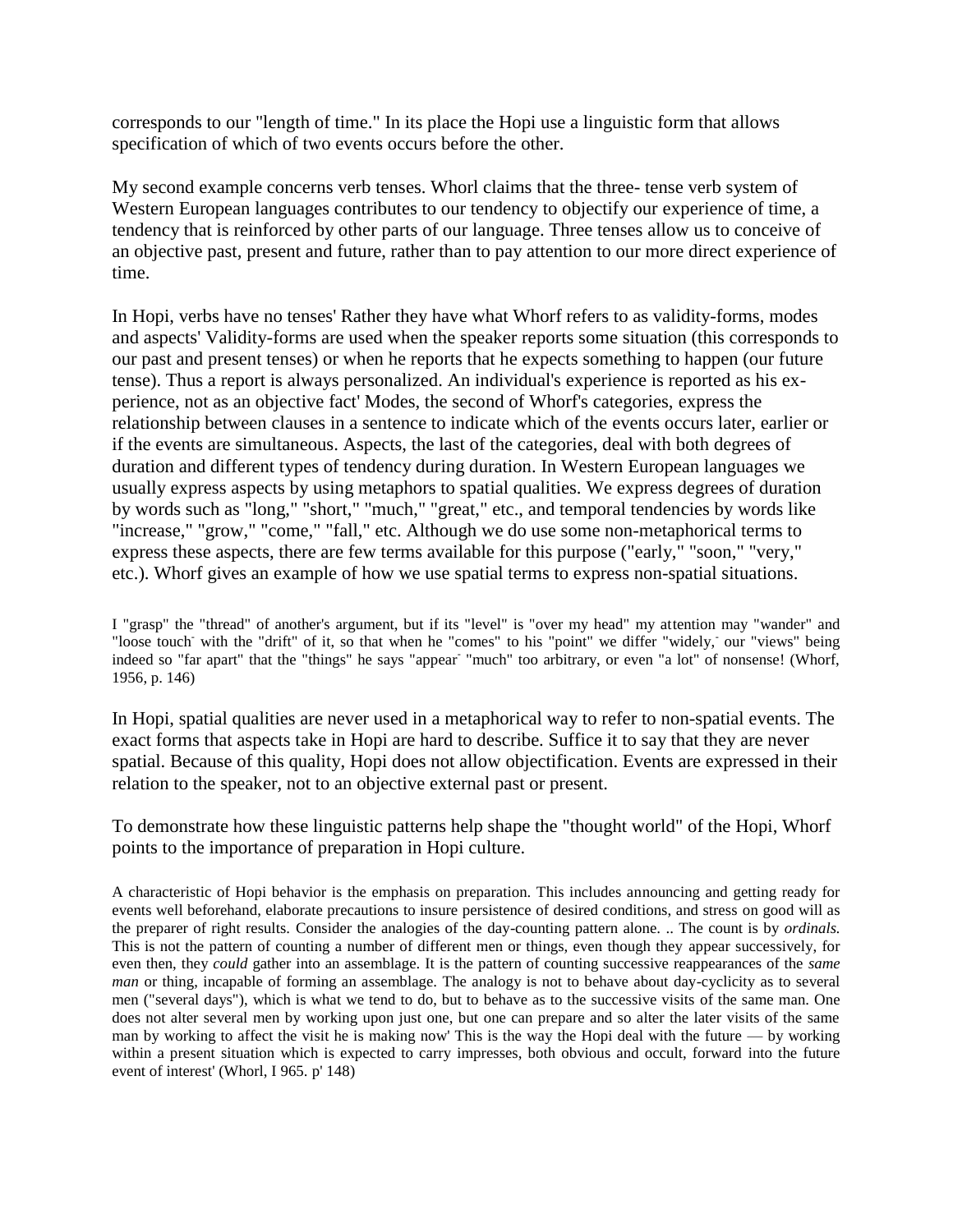This example illustrates the relationship between language and culture that shapes a human being's perceptions of the world. Our use, in Western European languages, of both the ordering and quantitative properties of number to describe time makes it easy for us to conceive of time as countable, quantitative and objective. We can easily conceive of units of time that are divorced from our direct experience and can use these units to quantify duration. It is this process that allows us to calculate the trajectory of a thrown stone, artillery shell, or missile. These types of calculations are more difficult in Hopi. The time units that can be easily expressed in Hopi are more related to direct experience. They can be enumerated, but not easily quantified.

These examples demonstrate how language and the concepts that underlie language. shape our conception of the world. Although a Hopi and English speaker may experience the same sensation and may describe the sensation in words that can be translated into one another, the contextual meaning of the words is often quite different. Consequentially, the speaker's experience of the object in its full (contextual) richness will also be different. Whorl's example of the importance of preparation in Hopi society is an example of the contextual richness that is expressed in language.

## *Aesthetics of Western Science*

Feminist critics of science have made points about the language of science that are similar to Whorf's points. Language influences our scientific world view just as it influences the Hopi conception of the world. Feminist criticisms turn on this fact and on the observation that all interpretations presuppose an activity on the part of the interpreter. Interpretations are not neutral — merely reporting the "facts" or "data," which can more or less speak for themselves — but are colored by interpretation (Longino, 1990). The shade of this coloring is influenced by the language of science,

Like natural language, scientific language only has meaning within a specific community. Within this community language shapes the questions that are asked and the answers that are accepted as valid (Keller, l985)'

Sharing language means more that knowing the "right" names by which to call things; it means knowing the "right" syntax in which to pose claims and questions, and even more importantly it means sharing a more or less agreedupon understanding of what constitute legitimate questions and meaningful answers. (Keller, 1985, p. 130)

An example of how language shapes scientific research will make this clear. Much of plant molecular biology is currently involved with the description of genes that play a role in various developmental processes (see Wessler, Meyerowitz and Freeling. 1993 for examples), Although much of this work is descriptive in that it identifies and describes DNA sequences and does not test hypotheses, the rhetoric that surrounds it is the rhetoric of experimental science. Many of the same molecular biologists who are active in sequencing genes (a descriptive activity) are critical of descriptive studies. Some even go so far as to restrict science to those aspects of the world that can be subjected to experimental test. Granting agencies (some divisions of the united States National Science Foundation, for instance) that will not fund descriptive studies, eagerly fund descriptions of new genes if the rhetoric of the proposal emphasizes the experimental nature of the project. This is a case where language plays an important role in determining what scientific studies are considered legitimate.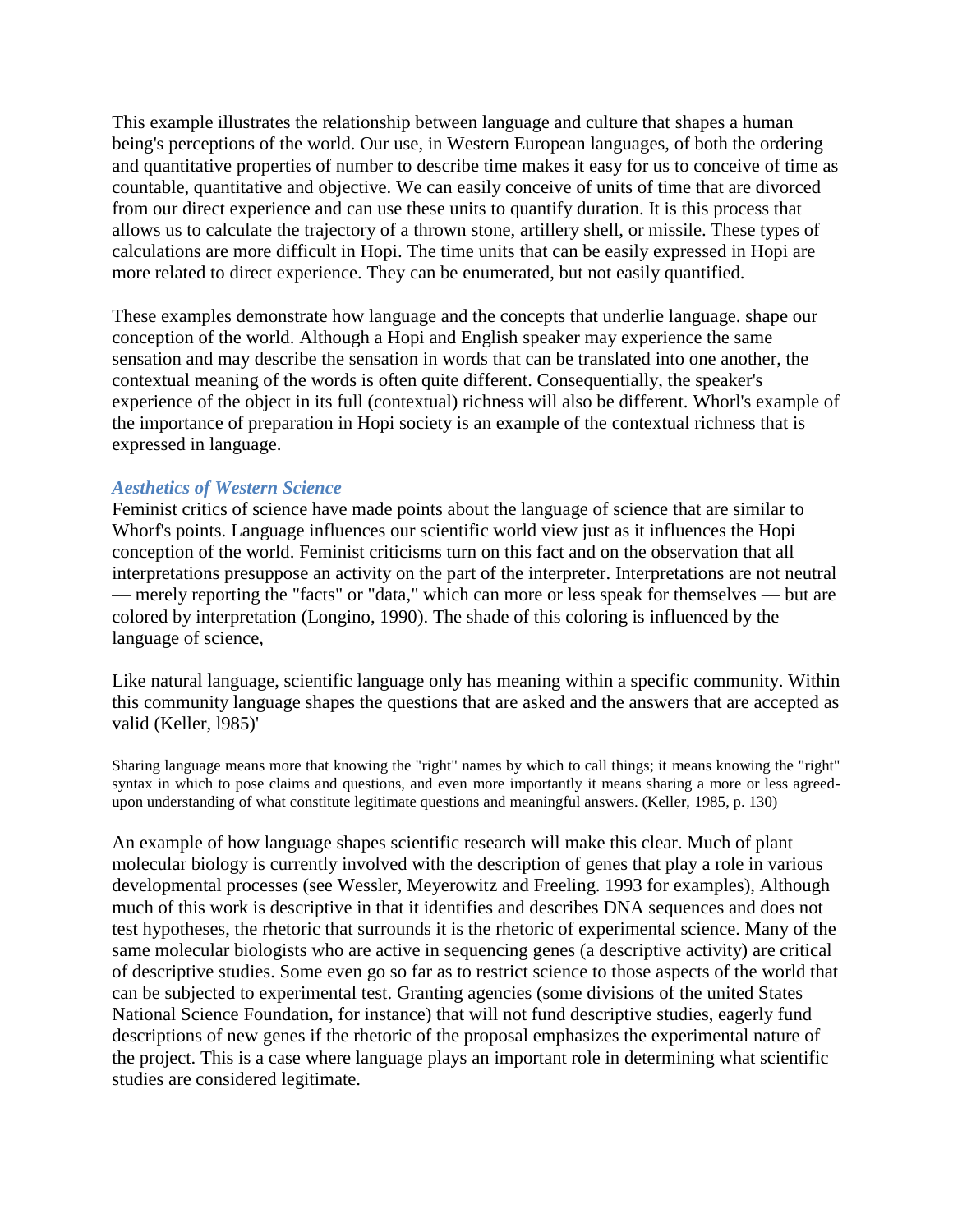For at least some feminists, linguistic considerations are also important in issues of scientific methodology. For instance, in one essay Keller (1985) deals with the opposition between love and knowledge that has been expressed in scientific language since the time of Francis Bacon (1561-1626), the author of *The New Organon* (Bacon. 1620) and one of the founding fathers of modern science. In her essay, Keller (1985, pp. 1 l5-126) focuses on the relationship between emotional and cognitive experience and suggests that the opposition between love and knowledge leads to a contamination of objectivity with domination. Since she does not believe that this contamination is inevitable, she is quick to distinguish between dynamic objectivity and static objectivity'

I define [dynamic] objectivity as the pursuit of a maximally authentic, and hence maximally reliable, understanding of the world around oneself' Such a pursuit is dynamic to the extent that it actively draws on the commonality between mind and nature as a resource for understanding' Dynamic objectivity aims at a form of knowledge that grants to the world around us its independent integrity but does so in a way that remains cognizant of, indeed relies on. our connectivity with that world.... I call static objectivity the pursuit of knowledge that begins with the severance of subject from object rather than aiming at the disentanglement of one from the other. (Keller' 1985, p. 116- 117)

Thus, Keller redefines the emotionally laden term "objectivity" to allow scientists to take a loving interest in the world and yet remain objective. Like others before her (Schachtel, 1959; Zajonc, 1983) she recognizes that dynamic objectivity demands at least a temporary suspension of one's own egocentric desires.

Keller's consideration of the opposition between love and knowledge goes beyond the role of language in shaping our conception of the world. It deals with how scientific ideology (the Baconian opposition between love and knowledge, for example) is expressed in language.

Ideology makes itself felt principally in the process by which particular styles, methodologies, and theories come to be legitimated as "good" science. Certain theories and methods are selected as "best" by a process in which scientists collectively choose among competing methodological and theoretical candidates. The criteria for such choices are complex. Inevitably, the question is not simply which theory offers the fullest explanation, the best prediction, but also which theory best satisfies that host of unspecifiable "aesthetic" criteria *(see,* for example, Kuhn, 1962: Hanson, 1958) including which theory is most consonant with one's implicit ideological and emotional expectations. (Keller, 1985, p. 126)

If we accept that Western science depends on aesthetic criteria, the question becomes which criteria to choose. not whether or not science should have an aesthetic. I believe that the choice of an aesthetic will be fundamental to the future course of science. Keller (1985, 1992) and other feminists critics of science (Bordo, 1986; Harding, 1986; Shepherd. 1993; among others) have shown the limitations of the aesthetic of domination that has characterized science since the time of Bacon' This aesthetic, with its opposition between love and knowledge. has served us well, but I believe that it is time to consider alternatives.

Modern Western science has provided many ways to improve our lives. There are few areas that have not been touched by these advances. We have benefited from improved communications, health care, transportation and more recently by the advent of computers. but these advances have come at a cost. The aesthetic of domination equates progress with the destruction of nature. It values economic advancement over community and industrialization over love for the land'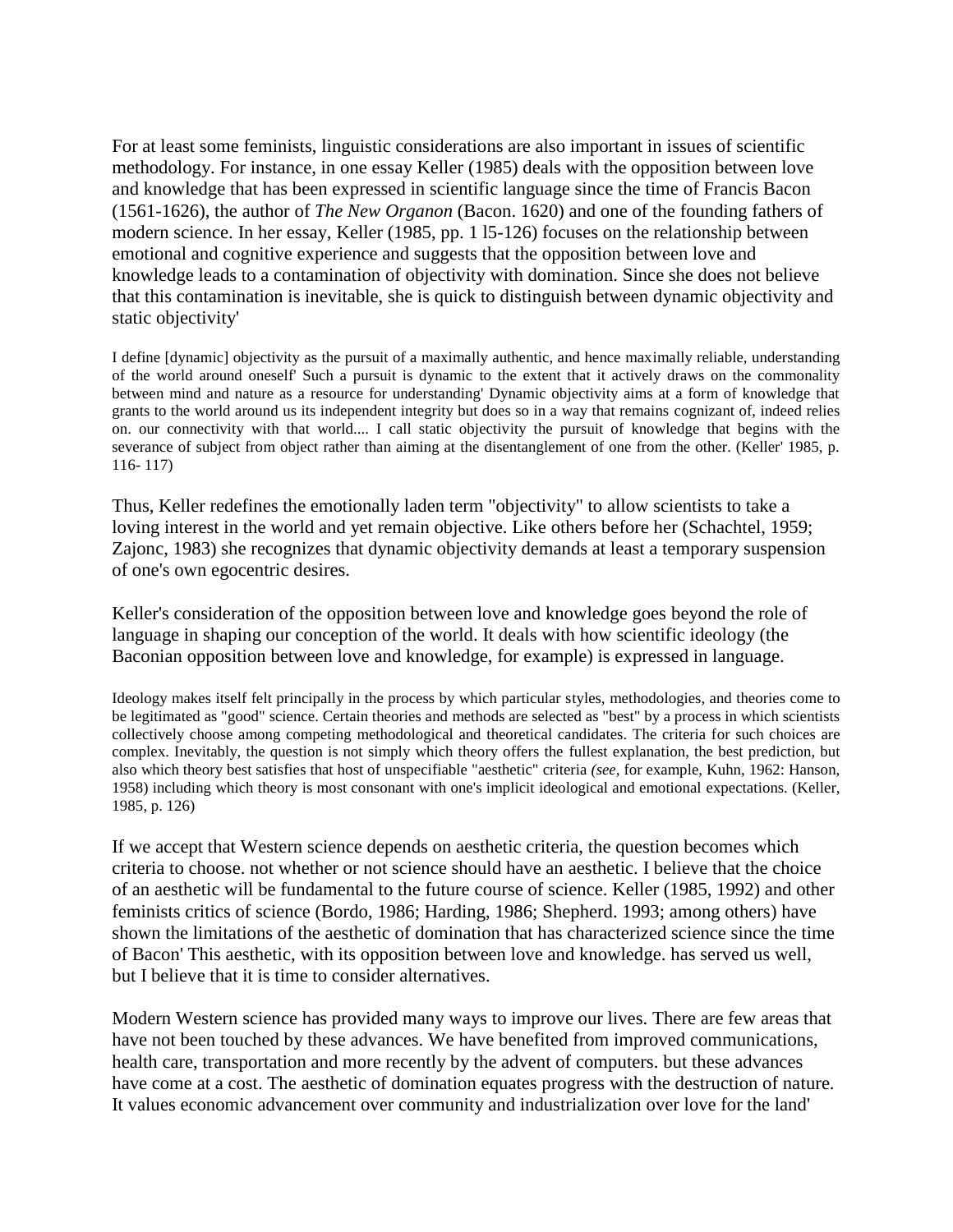Within limits, this aesthetic is very powerful' I believe that we have reached these limits' We must now search for new aesthetics that can supplement the one we have inherited from our predecessors.

## *A New Aesthetic for Science*

In the remainder of this paper I suggest a new aesthetic for science and explore some of its characteristics and consequences. I suggest that love can serve as this new aesthetic.

When we adopt an aesthetic as a guiding principle we make a statement about our relationship to the world. This relationship finds expression in the research that we undertake and in the instruments and technology we develop (Shepherd. I 993). Accepting a new aesthetic will change not only the questions we ask, but also the way in which we ask them. Our current domination based aesthetic impels us to create technologies that control nature. Because Western science intends a relationship of power over nature, we adopt methods and tools that allow us to express this intent. These tools may be as explicit as a mechanical tree harvester or as subtle as computer modeling, but they all express the fundamental desire to dominate nature that is expressed through modern science.

Accepting an aesthetic based on love allows a different relationship to phenomena than is found in contemporary Western science' In place of models and mathematical descriptions. An aesthetic based on love can lead us to see the phenomena in their full richness and complexity, to pay attention to the patterns that arise in the phenomena as a whole. Instead of isolating certain features and building a model, a methodology based on love can guide us to focus on the full range of phenomena presented to our awareness. Within these phenomena we can learn to perceive the pattern that unites the individual elements. A loving approach can help us to dwell duly and lovingly on the phenomena themselves until we find the whole that is expressed in and through the phenomena. At the beginning the phenomena may appear undifferentiated and unintelligible, much like the visual world appears to a blind person whose sight has been restored (von Senden, l 960). At the end, the phenomena are ordered into a higher whole. A pattern is perceived in the phenomena. Thoughtful, loving observation makes possible the emergence of a higher perception from the undifferentiated chaos of phenomena.

A metaphor for the emergence of higher order patterns from undifferentiated phenomena is the emergence of an image out of the seemly unpatterned pictures of random-dot stereograms (Baccei. 1993). At first glance, these images appear to consist of unpatterned splotches of color. But as the observer adjusts his focus from the surface of the picture to infinity, a stereographic image usually appears (Julesz., 1971). Similarly, as a scientist changes his intent from gaining power over nature to developing a loving understanding, he may experience patterns that previously remained hidden.

In order for love to become a guiding principle of science we must be willing to accept changes in the way we know. The perception of the pattern of phenomena that is facilitated by our loving interest involves a change in consciousness. As scientists we are conditioned to experience the world in an analytic, exterior mode (Keller, 1985). Bortoft (1986) describes this mode of consciousness as sequential and linear, as proceeding piecemeal from one element to the next. In contrast, a holistic mode of consciousness is simultaneous, intuitive, non-linear, and enhances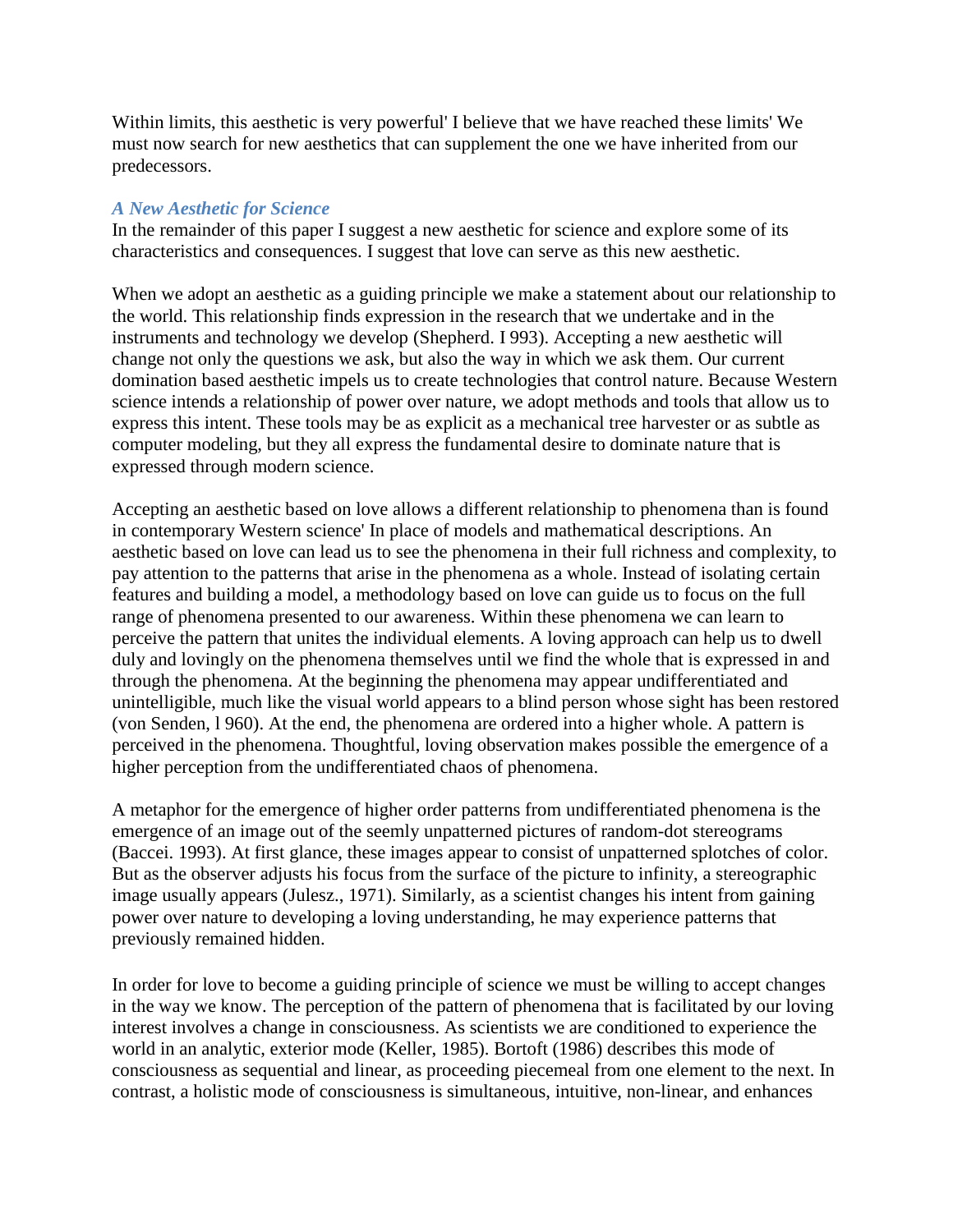our ability to perceive pattern. It is concerned more with relationship than with discrete objects. In this mode of consciousness we are able to see the whole as unitary and primary, not merely as something constructed out of parts. The parts are not merely building blocks for the whole, but bear the impress of the whole throughout their nature. The whole is both created out of and gives meaning to the parts. It is to this holistic type of perception that I refer when I say that a loving approach to nature will necessitate a change in our consciousness.

In moving from an analytic to a holistic mode of consciousness we do not need to renounce effective action in the world. That a holistic pattern thinking approach can be productive is illustrated by Traditional Chinese Medicine (TCM). The Taoist philosophy that underlies TCM is non-causal. Instead of searching behind the symptoms for the cause of a disease, a traditional Chinese physician searches for patterns within the symptoms themselves (Kaptchuk, 1983; Maciocia, 1989). The pattern of disharmony is both created by and gives meaning to the symptoms' Thus, the symptoms take their meaning from their context not out of themselves' For instance, the symptom of a red tongue can indicate a pattern of excess "activity" (excess Yang) if it occurs with one set of symptoms, or a pattern of deficient "rest.' (deficient Yin) if it occurs in another combination. These two patterns have very different therapeutic consequences. In TCM, the pattern of disharmony is the disease. There is no causative agent behind the pattern.

TCM is an example of a holistic approach that unites the phenomenon (symptom) and the whole (pattern). In this process the physician adopts a different relationship to the phenomena than we do in Western science. This relationship involves a closer connection to the phenomena, and implies a more intimate relation between the physician's own perception and thinking than is normally found in contemporary Western science. Developing the ability to adopt this relationship requires training, just as does proficiency in any field. Without training we should not expect to be able to apply a holistic pattern thinking approach, or to act out of the loving aesthetic upon which this approach is based. As scientists, we have received many years of analytical training. Similar training is needed to cultivate a holistic approach based on love. I believe that artistic training has much to offer in this regard.

## *Uniting Part and Whole through Artistic Training*

Works of art are typified by a relationship between part and whole where the whole is created out of and yet gives meaning to the parts. A work of art is an integrated whole. In it we do not find a dichotomy between part and whole, but an integration of the parts into the larger whole that is the work of art. In this integration the parts participate in creating the whole and at the same time take their meaning from, are defined by the whole. For instance, in a Romanesque icon, the strong vertical elements that emphasize the preeminent position of Christ are often strengthened by and reflected in the forms of the saints that surround Christ's throne. The forms of the saints thus help create a major dynamic of the picture. At the same time, their forms reflect the central vertical of the icon. In this way the saints are linked to the central figure of Christ from whom they take their meaning (both artistically and spiritually). If they were isolated from the icon they would loose a portion of their meaning. Their forms would no longer be related to Christ.

Or, to take another example, in a turn of the century cityscape the curve of a river may be echoed by a curving street' These sinuous movements are then set off against the cubical forms of the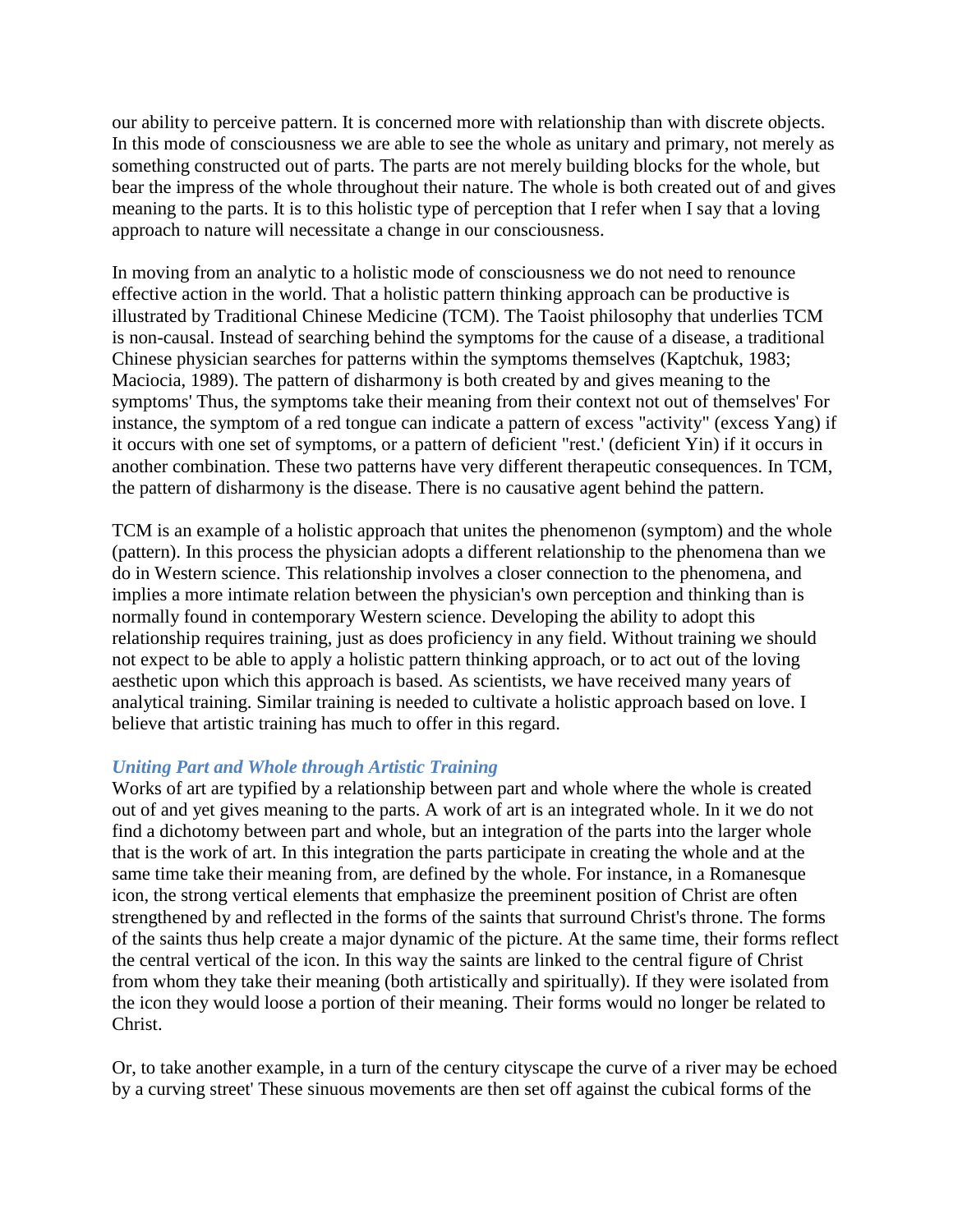buildings to create a dynamic tension. The interaction of these forms both creates a major dynamic of the picture and provides the context out of which the forms take their meanings. The forms of the river, street and buildings are all related to each other in the composition.

In these examples the individual elements both contribute to the construction of the composition and bear its impress. The composition is built up through the individual elements, but the elements are not independent of the whole. They contain the meaning that is the context in which they occur. They are not building blocks that can be taken from one context and placed seamlessly in another. The verticals of the saints both reinforce Christ's vertical form and take their meaning from this vertical. They would not have the same meaning in a different context. The cubical forms of the cityscape, uncontrasted with sinuous movement, would not produce the same dynamic tension as when these elements are juxtaposed.

Art, like TCM, can provide a way of looking and understanding that unites the particular phenomena (the elements of the composition) with the whole (the work of art). Thus, artistic training can teach us to use our aesthetic sense to perceive the part/whole unity/duality' Through this training, we form the sense organs to perceive the whole as it is created out of, and defines, the parts. This ability forms the basis for a holistic pattern thinking that is rooted in love.

In order to engage in this type of thinking we must learn to take the pattern (the whole) as seriously as the phenomena (the parts). It is easy to dismiss the pattern because we have been trained to ignore it. Our first reaction will almost certainly be that the pattern (the whole) is irrelevant. Instead of looking for pattern, a scientists' first tendency will most likely be to break the whole into parts and search for the piece that k the cause of the phenomena. Identifying causes is a major goal of modern Western science, based as it is on an analytic mode of thought. This is why training is necessary. Only training will allow us to switch modes of consciousness and credit the relationship between part and whole, between phenomena and pattern.

The unification of part and whole in art makes artistic training well suited for the development of the ability to think in patterns. Once obtained, this ability can be applied to scientific work. For the scientifically inclined, the goal is not to become an artist, but to use artistic training as a means of self-development. To accomplish this goal, I suggest a course of study that includes some practical artistic training combined with an aesthetic study of great works of art. Lowry (1963) provides this type of introduction to art, an introduction that focuses on training our aesthetic sense' I do not believe that artistic education that is directed solely at intellectual understanding or solely at acquiring technical proficiency will provide the necessary basis for perceiving pattern. Like the state of consciousness it seeks to engender, the training should focus on seeing (or creating) the whole as expressed through its parts.

An additional method of training was suggested by the German poet and scientist Wolfgang on Goethe (Lehrs, 1985). Goethe recommends training our aesthetic sense through a process he calls "exact sensorial imagination." In this process you first visualize a natural object as exactly as possible. After you examine the object closely you turn away and recreate the sensory qualities of the object in your imagination. At first, it may take many glances at the object to create an image, but your faculty of visualization will increase with practice. At the second stage, you visualize a number of related forms such as sequential leaves from a single plant stern, then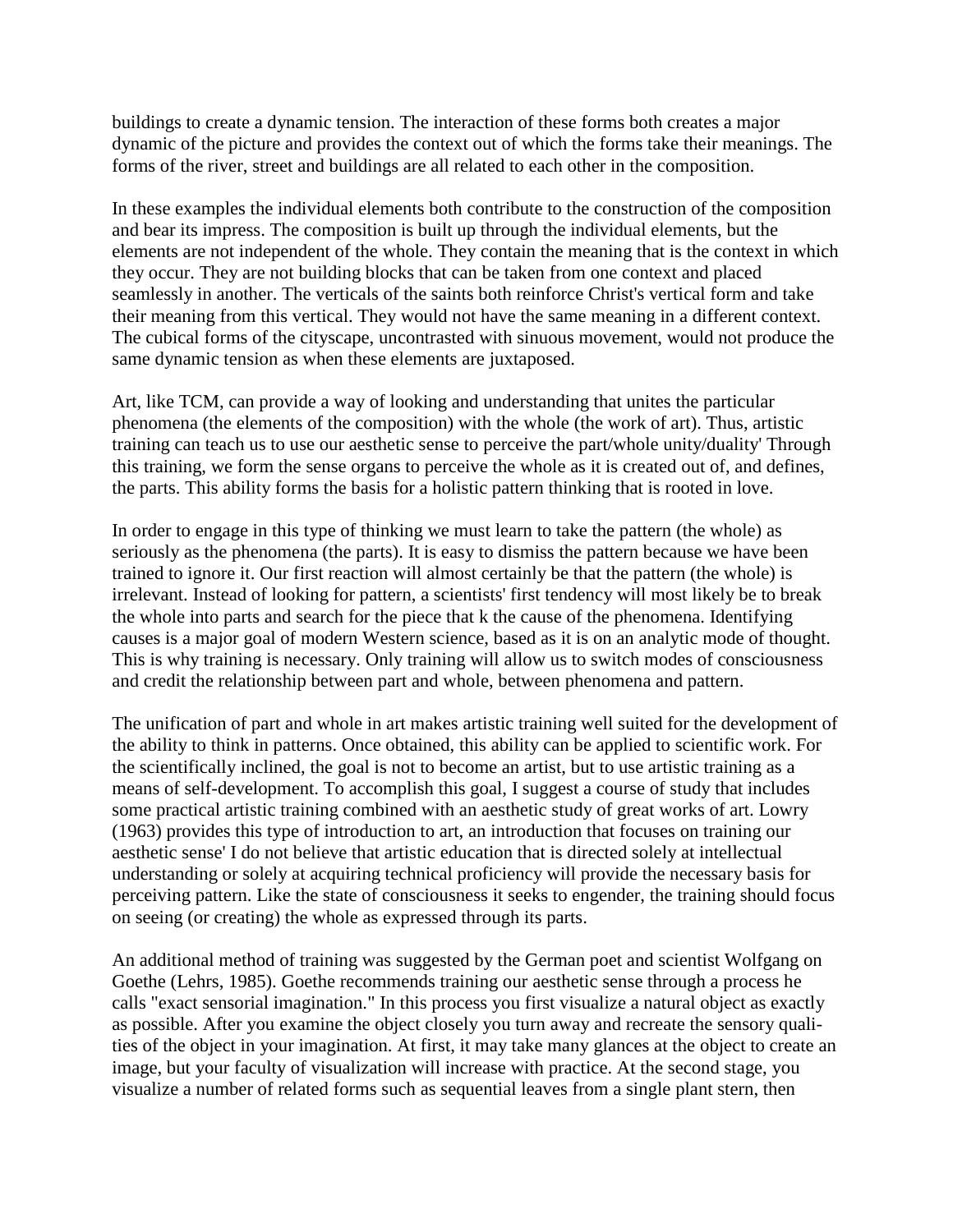mentally transform them into one another. In this way the static forms are brought into movement and related to each another. As in more formal artistic training, it is important to pay attention to the whole form of the object, not just the details. Attention to your feelings while doing the exercise can assist in this process. These feelings are an expression of the object as an aesthetic phenomenon. They help us see the object as a whole.

## *Objectivity*

In closing, I want to turn briefly to a central concern in developing an alternative approach to science: objectivity. We need not fear that by taking a pattern thinking approach we will loose our scientific objectivity (Longino. 1990). As Keller (1985) points out, there can be more than one meaning of objectivity. While Keller (1985) stresses how an individual's relationship with the world can create different types of objectivity, Longino (1990) emphasizes the role of scientific communities in creating objective knowledge. She explores the transformative role of criticism in removing an individual's subjective preferences from the scientific canon.

Steiner's (1886/1968) epistemology allows an even more fundamental analysis of how different kinds of objectivity are possible. According to Steiner, the nature of thinking provides us the means to discover reality in connection with phenomena. His work implies that this process of discovery can take many different forms. Modern Western science is one form. Finding the pattern within phenomena is another. The preexisting unity of sensation and concept assures that our thoughts are a part of reality. It does not guarantee that all of our thoughts will he in accord with reality, but it does provide the security of knowing that our thoughts are part of reality. We do not have to look behind the phenomena or to build models to contact the objectively real. We can find reality when we find the pattern that is inherent in the phenomena themselves. This pattern is discovered through our activity of thinking just as contemporary scientific models are discovered by the use of thought. The ability of our thinking to apprehend the conceptual side of the concept/sensation unity is the basis both for building models and for perceiving pattern in phenomena. When done carefully both methods can he objective. When done sloppily, neither method is objective.

## *Acknowledgements*

I thank Marti Skinner and two anonymous reviewers for comments that improved this paper. The ideas and opinions expressed here remain the sole responsibility of the author. This work was supported by a grant from the Future Value Fund of the Anthroposophical Society in America.

## *References*

Baccci. T. (1993). *Magic The* Kansas City: Andrews and McMeel.

Bacon, F. ( 1620). *Novum Organun.* London: J. Bill ium.

Bortoft. H. (1986). *Goethe. s Scientific Consciousness. .* IRC Monograph Series 22. Kent, England: Institute for Cultural Research.

Bordo. S. ( 986). The cartesian masculinization of thought. *Signs, Journal of Women in Culture and Society, 1 I .* 439.

Dillard. A. I 1974). *Pilgrim at Tinker Creek*. New York: Harpers Magazine Press,

- Hanson. N. (1959). *Patterns of Discovery.* Cambridge: Cambridge university Press.
- Harding. S. (1986). *The Science Question in Feminism.* Ithaca: Cornell university Press.
- Jones. R. S. (1982). *Physics as Metaphor.* Minneapolis: university of Minnesota Press.